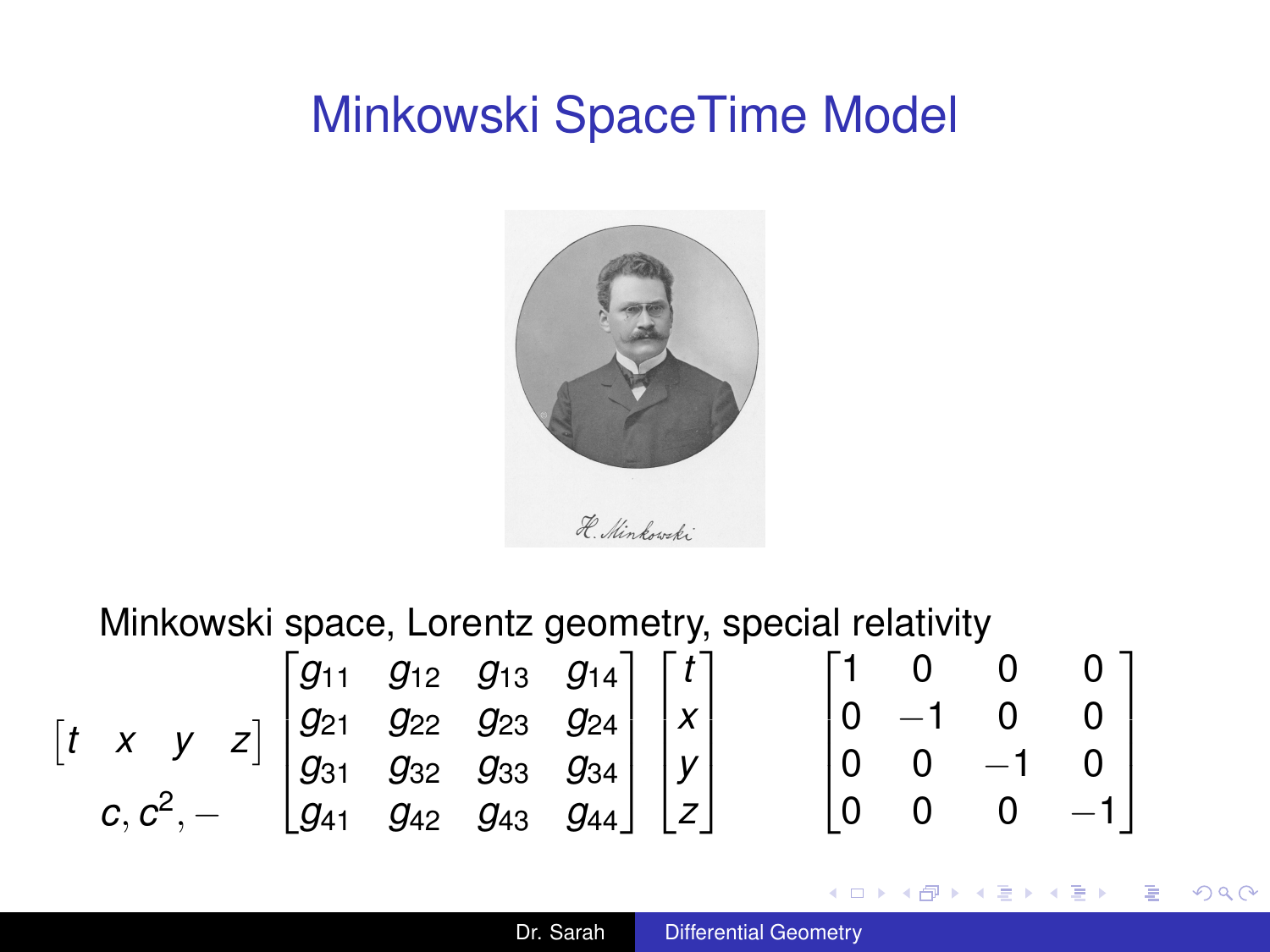$$
g_{ij} = \begin{bmatrix} 1 & 0 & 0 & 0 \\ 0 & -1 & 0 & 0 \\ 0 & 0 & -1 & 0 \\ 0 & 0 & 0 & -1 \end{bmatrix}
$$

$$
ds^{2} = g_{ab}dx^{a}dx^{b} \quad ds^{2} = dt^{2} - dx^{2} - dy^{2} - dz^{2}
$$

where *t* is time and *x*, *y*, *z* are rectangular coordinates in space. Show that free particles follow straight line geodesics.

• Law of Intertia: 
$$
\frac{dx}{dt} = a
$$
,  $\frac{dy}{dt} = b$ ,  $\frac{dz}{dt} = c$ 

÷.

K 何 ▶ K ヨ ▶ K ヨ ▶ ...

4 0 8

 $299$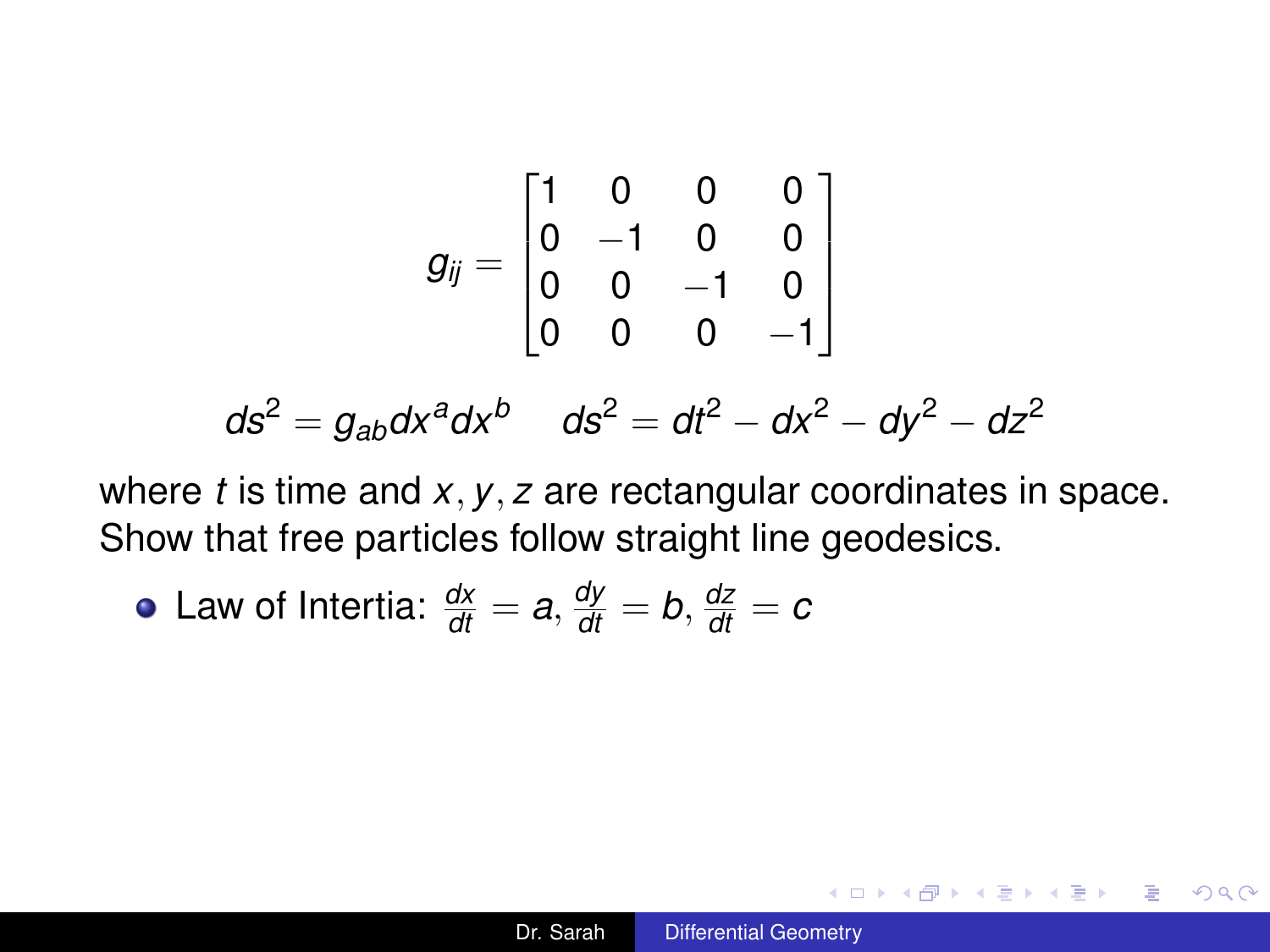$$
g_{ij} = \begin{bmatrix} 1 & 0 & 0 & 0 \\ 0 & -1 & 0 & 0 \\ 0 & 0 & -1 & 0 \\ 0 & 0 & 0 & -1 \end{bmatrix}
$$

$$
ds^{2} = g_{ab}dx^{a}dx^{b} \quad ds^{2} = dt^{2} - dx^{2} - dy^{2} - dz^{2}
$$

where *t* is time and *x*, *y*, *z* are rectangular coordinates in space. Show that free particles follow straight line geodesics.

\n- Law of Intertia: 
$$
\frac{dx}{dt} = a
$$
,  $\frac{dy}{dt} = b$ ,  $\frac{dz}{dt} = c$
\n- $(\frac{ds}{dt})^2 =$
\n

 $\left\{ \left( \left| \mathbf{P} \right| \right) \in \mathbb{R} \right\} \times \left\{ \left| \mathbf{P} \right| \right\}$ 

4 0 8

重。  $2990$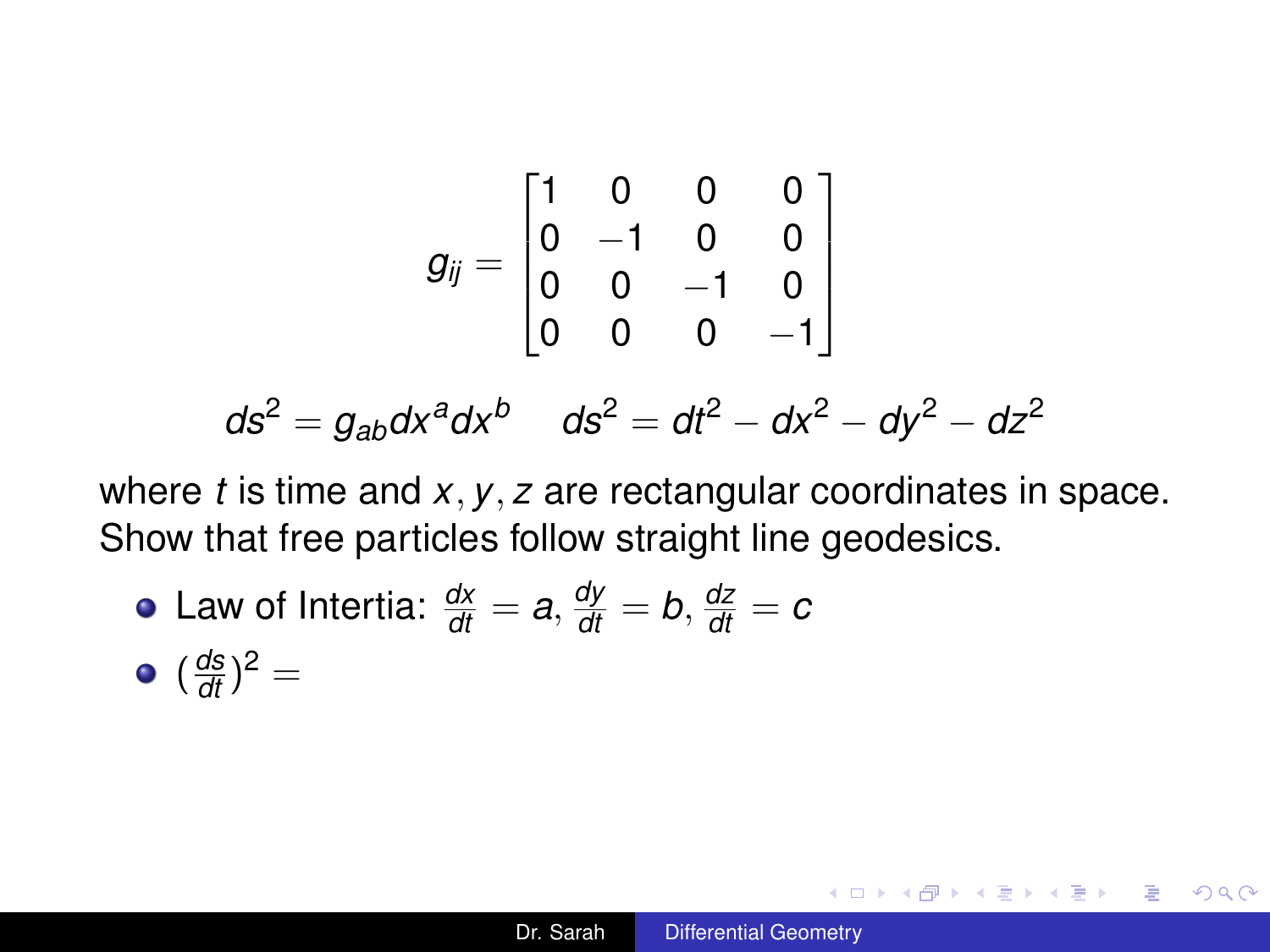<span id="page-3-0"></span>
$$
g_{ij} = \begin{bmatrix} 1 & 0 & 0 & 0 \\ 0 & -1 & 0 & 0 \\ 0 & 0 & -1 & 0 \\ 0 & 0 & 0 & -1 \end{bmatrix}
$$

$$
ds^{2} = g_{ab}dx^{a}dx^{b} \quad ds^{2} = dt^{2} - dx^{2} - dy^{2} - dz^{2}
$$

where *t* is time and *x*, *y*, *z* are rectangular coordinates in space. Show that free particles follow straight line geodesics.

Law of Intertia:  $\frac{dx}{dt} = a, \frac{dy}{dt} = b, \frac{dz}{dt} = c$  $(\frac{ds}{dt})^2 = 1 - (\frac{dx}{dt})^2 - (\frac{dy}{dt})^2 - (\frac{dz}{dt})^2$ 

K 何 ▶ K ヨ ▶ K ヨ ▶ ...

G.

 $2Q$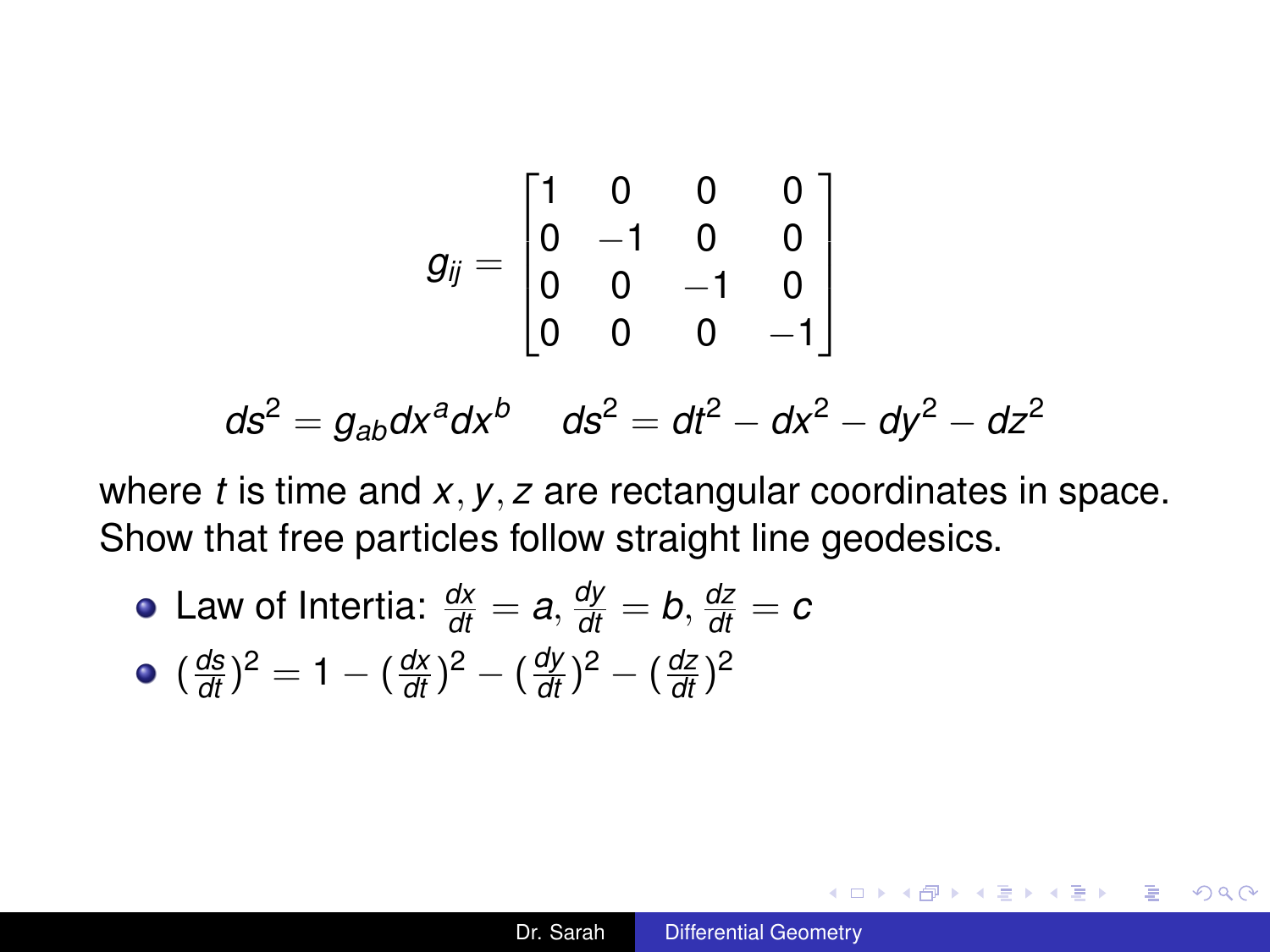vector is null like or light like if  $|v| = 0$ :

|  |  |  |  | $\sqrt{\begin{bmatrix} t & x & y & z \end{bmatrix}} \begin{bmatrix} 1 & 0 & 0 & 0 \\ 0 & -1 & 0 & 0 \\ 0 & 0 & -1 & 0 \\ 0 & 0 & 0 & -1 \end{bmatrix} \begin{bmatrix} t \\ x \\ y \\ z \end{bmatrix}$ |  |
|--|--|--|--|-------------------------------------------------------------------------------------------------------------------------------------------------------------------------------------------------------|--|
|  |  |  |  |                                                                                                                                                                                                       |  |

K ロ > K 倒 > K ミ > K ミ > 「ミ → の Q Q →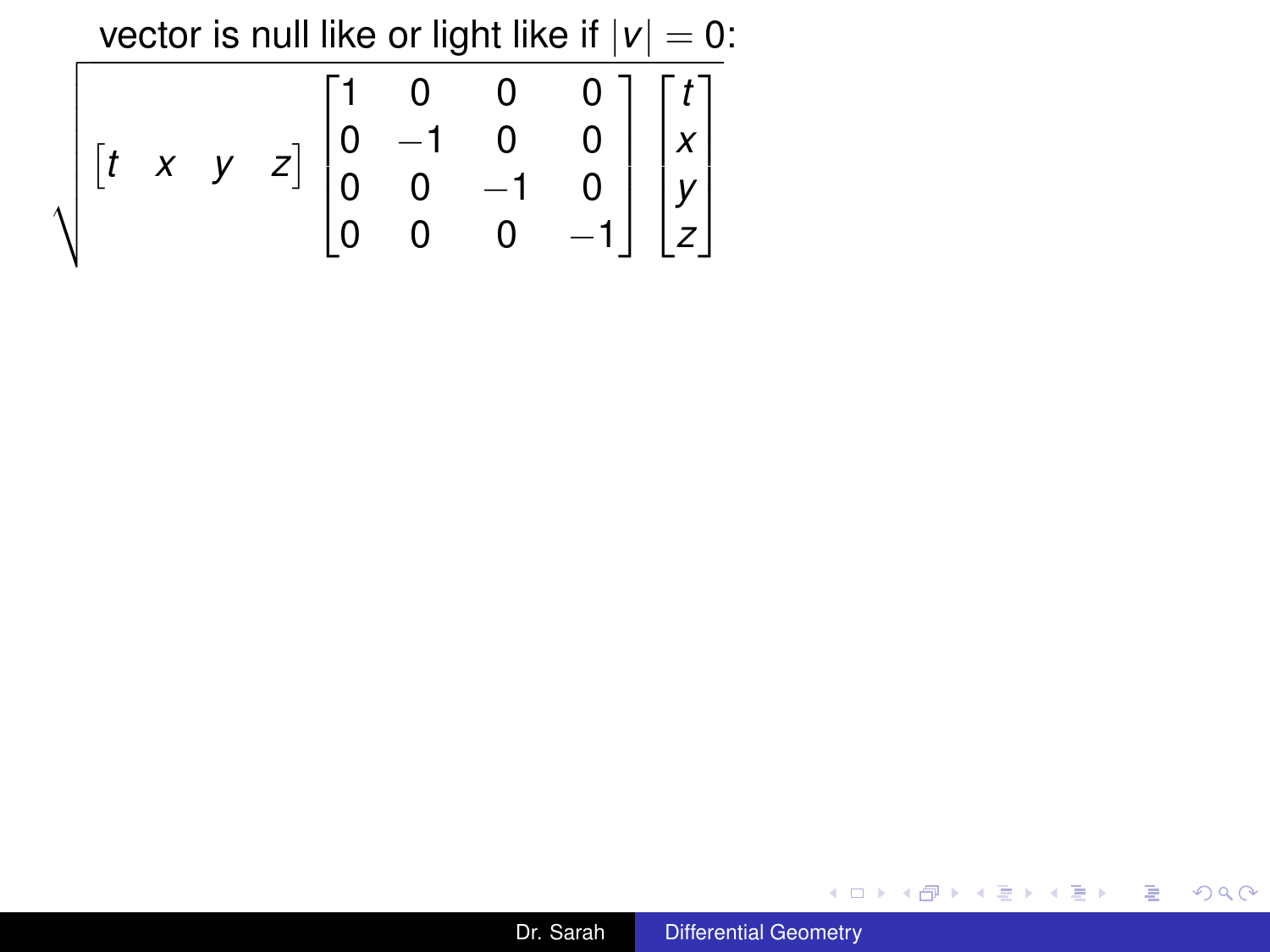<span id="page-5-0"></span>vector is null like or light like if 
$$
|v| = 0
$$
:  
\n
$$
\sqrt{\begin{bmatrix} t & x & y & z \end{bmatrix} \begin{bmatrix} 1 & 0 & 0 & 0 \\ 0 & -1 & 0 & 0 \\ 0 & 0 & -1 & 0 \\ 0 & 0 & 0 & -1 \end{bmatrix} \begin{bmatrix} t \\ x \\ y \\ z \end{bmatrix}} = \sqrt{\begin{bmatrix} t & x & y & z \end{bmatrix} \begin{bmatrix} t \\ -x \\ -y \\ -z \end{bmatrix}}
$$
\n
$$
= \sqrt{t^2 - x^2 - y^2 - z^2} = 0 \text{ so } t^2 = x^2 + y^2 + z^2
$$

K ロ > K 御 > K ミ > K ミ > 「ミ → の Q (V)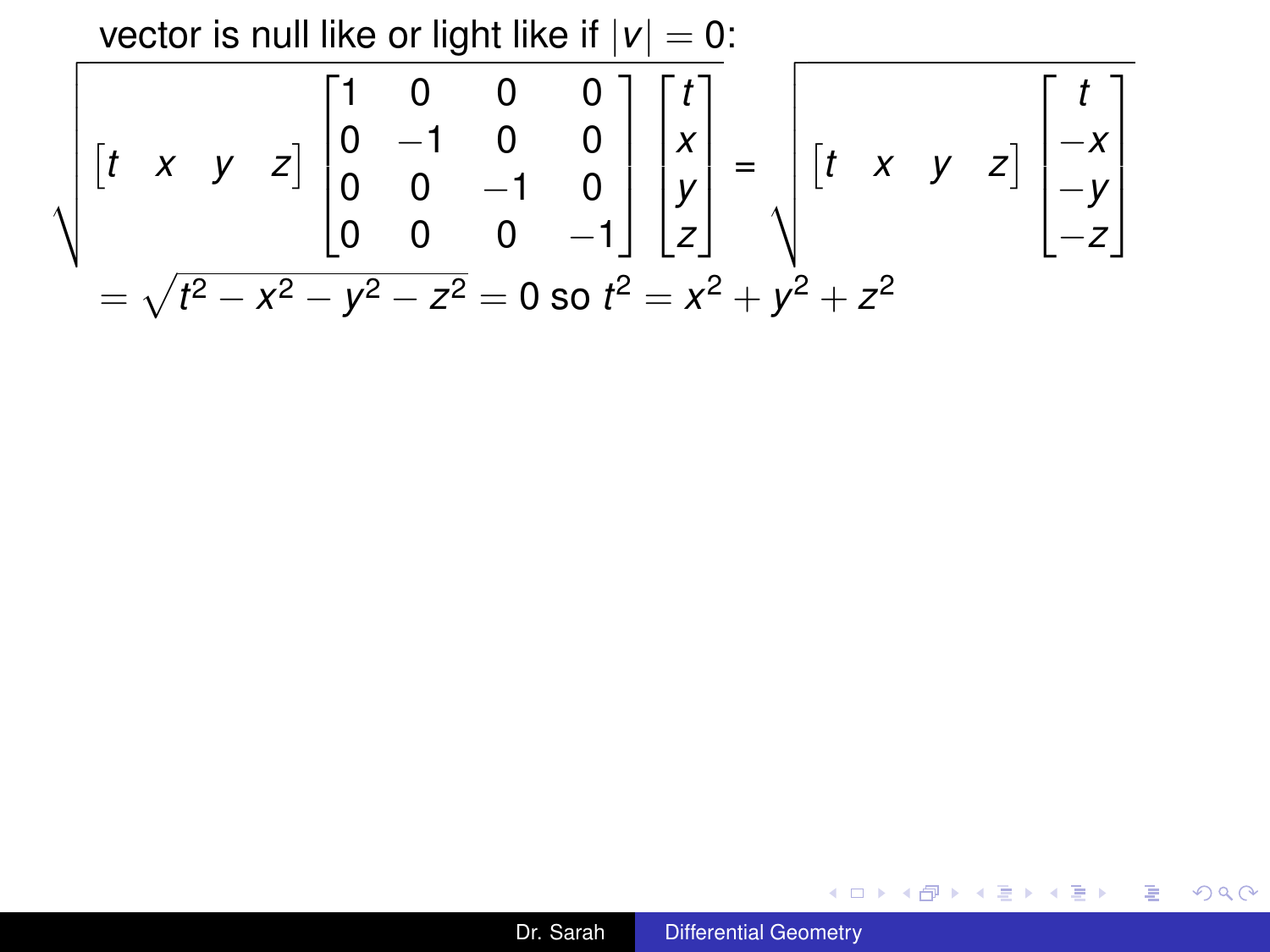<span id="page-6-0"></span>vector is null like or light like if  $|v| = 0$ :

$$
\sqrt{\begin{bmatrix} t & x & y & z \end{bmatrix}} \begin{bmatrix} 1 & 0 & 0 & 0 \\ 0 & -1 & 0 & 0 \\ 0 & 0 & -1 & 0 \\ 0 & 0 & 0 & -1 \end{bmatrix} \begin{bmatrix} t \\ x \\ y \\ z \end{bmatrix} = \sqrt{\begin{bmatrix} t & x & y & z \end{bmatrix}} \begin{bmatrix} t \\ -x \\ -y \\ -z \end{bmatrix}
$$

$$
= \sqrt{t^2 - x^2 - y^2 - z^2} = 0 \text{ so } t^2 = x^2 + y^2 + z^2
$$

spacetime diagram called light cone: hypercone in  $\mathbb{R}^4$  projected



stib CC-BY-SA-3.0-migrated-with-disclaimers Wolfgangbeyer CC-BY-SA-2.5 null geodesics: path that a particle without mass travels time like  $v^T g_{ii} v > 0$  ${}^{7}g_{ij}$ [v](#page-5-0)  $>$  [0](#page-3-0)  ${}^{5}$  space like  $v^{\mathsf{T}}g_{ij}$ v  $\leq$  0

 $299$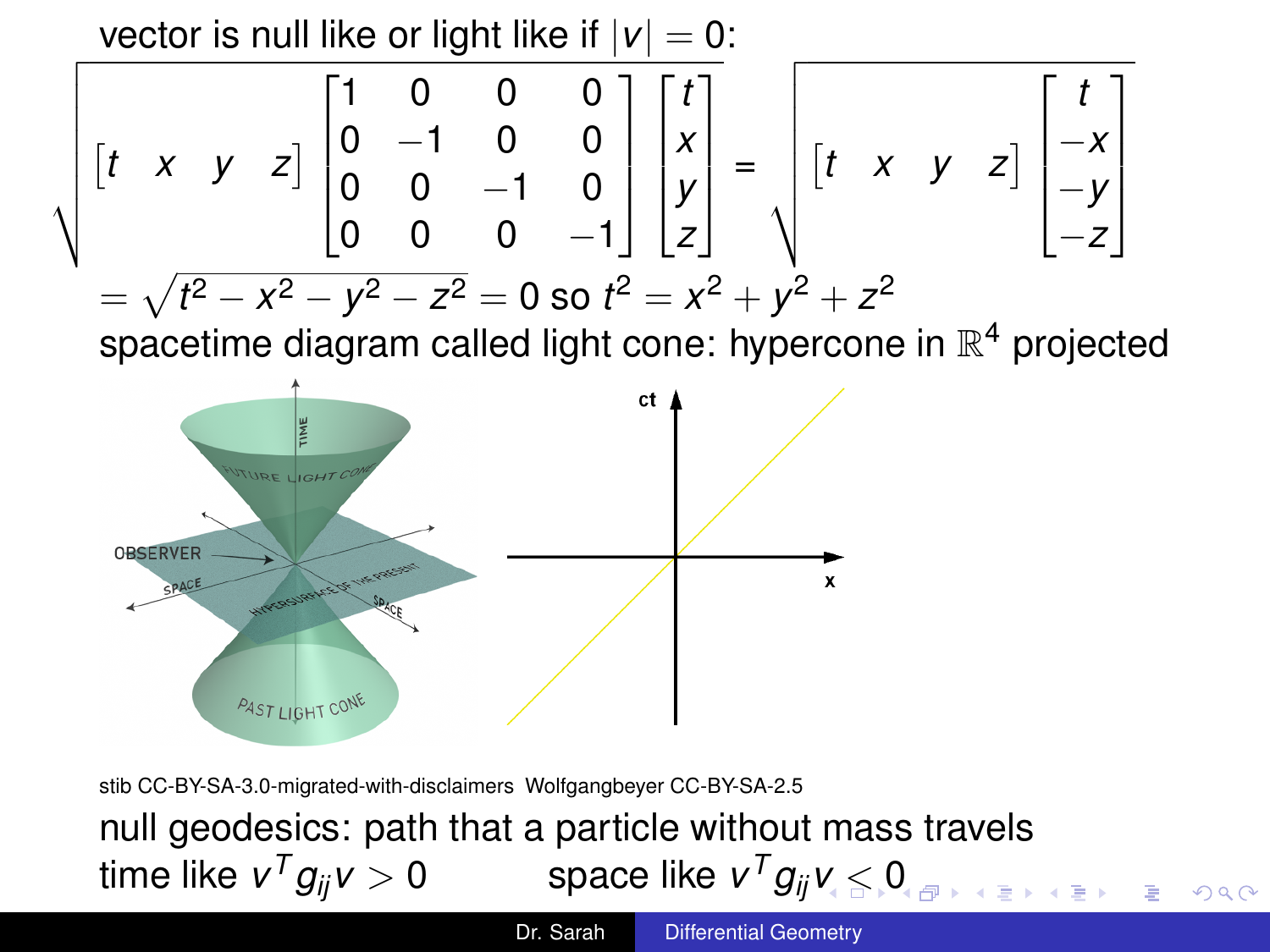# <span id="page-7-0"></span>How do we find the Christoffel symbols?



Elwin Bruno Christoffel and Albert Einstein [http://www.ethbib.ethz.ch/aktuell/galerie/christoffel/Portr\\_gross.jpg](http://www.ethbib.ethz.ch/aktuell/galerie/christoffel/Portr_gross.jpg) <http://scienceblogs.com/startswithabang/files/2013/07/einstein.jpg>

Rewrite  $\vec{x}_{uu}$  by taking *u*th partial of  $E = \vec{x}_u \cdot \vec{x}_u$  $E_{\mu} = \vec{x}_{\mu} \cdot \vec{x}_{\mu} + \vec{x}_{\mu} \cdot \vec{x}_{\mu} = 2 \vec{x}_{\mu} \cdot \vec{x}_{\mu}$  $\vec{x}_{uu} = \vec{\Gamma}_{uu}^u \vec{x}_u + \vec{\Gamma}_{uu}^v \vec{x}_v + lU$ , so  $\vec{x}_{uu} \cdot \vec{x}_u = \vec{\Gamma}_{uu}^u \vec{x}_u \cdot \vec{x}_u = \vec{\Gamma}_{uu}^u \vec{E}_{uu}$  $\tau_{\mu\nu}^{\text{E}} = \vec{x}_{\mu\nu} \cdot \vec{x}_{\mu} = \tau_{\mu\nu}^{\text{u}} E$  so  $\tau_{\mu\nu}^{\text{u}} = \frac{E_{\mu\nu}}{2E}$ Similarly  $\Gamma^{\nu}_{\iota\iota\iota}=-\frac{E_{\nu}}{2G},$  $\Gamma^{\nu}_{\iota\iota\iota}=-\frac{E_{\nu}}{2G},$  $\Gamma^{\nu}_{\iota\iota\iota}=-\frac{E_{\nu}}{2G},$  $\Gamma^{\nu}_{\iota\iota\iota}=-\frac{E_{\nu}}{2G},$  $\Gamma^{\nu}_{\iota\iota\iota}=-\frac{E_{\nu}}{2G},$  $\Gamma^{\nu}_{\iota\iota\iota}=-\frac{E_{\nu}}{2G},$   $\Gamma^{\nu}_{\iota\nu\iota}=\frac{E_{\nu}}{2E},$  $\Gamma^{\nu}_{\iota\nu\iota}=\frac{E_{\nu}}{2E},$  $\Gamma^{\nu}_{\iota\nu\iota}=\frac{E_{\nu}}{2E},$   $\Gamma^{\nu}_{\iota\nu\iota}=\frac{G_{\iota\iota}}{2G},$  $\Gamma^{\nu}_{\iota\nu\iota}=\frac{G_{\iota\iota}}{2G},$  $\Gamma^{\nu}_{\iota\nu\iota}=\frac{G_{\iota\iota}}{2G},$   $\Gamma^{\nu}_{\iota\nu\iota}=\frac{G_{\iota\iota}}{\sqrt{2}E},$   $\Gamma^{\nu}_{\nu\iota\iota}=\frac{G_{\nu}}{2G}$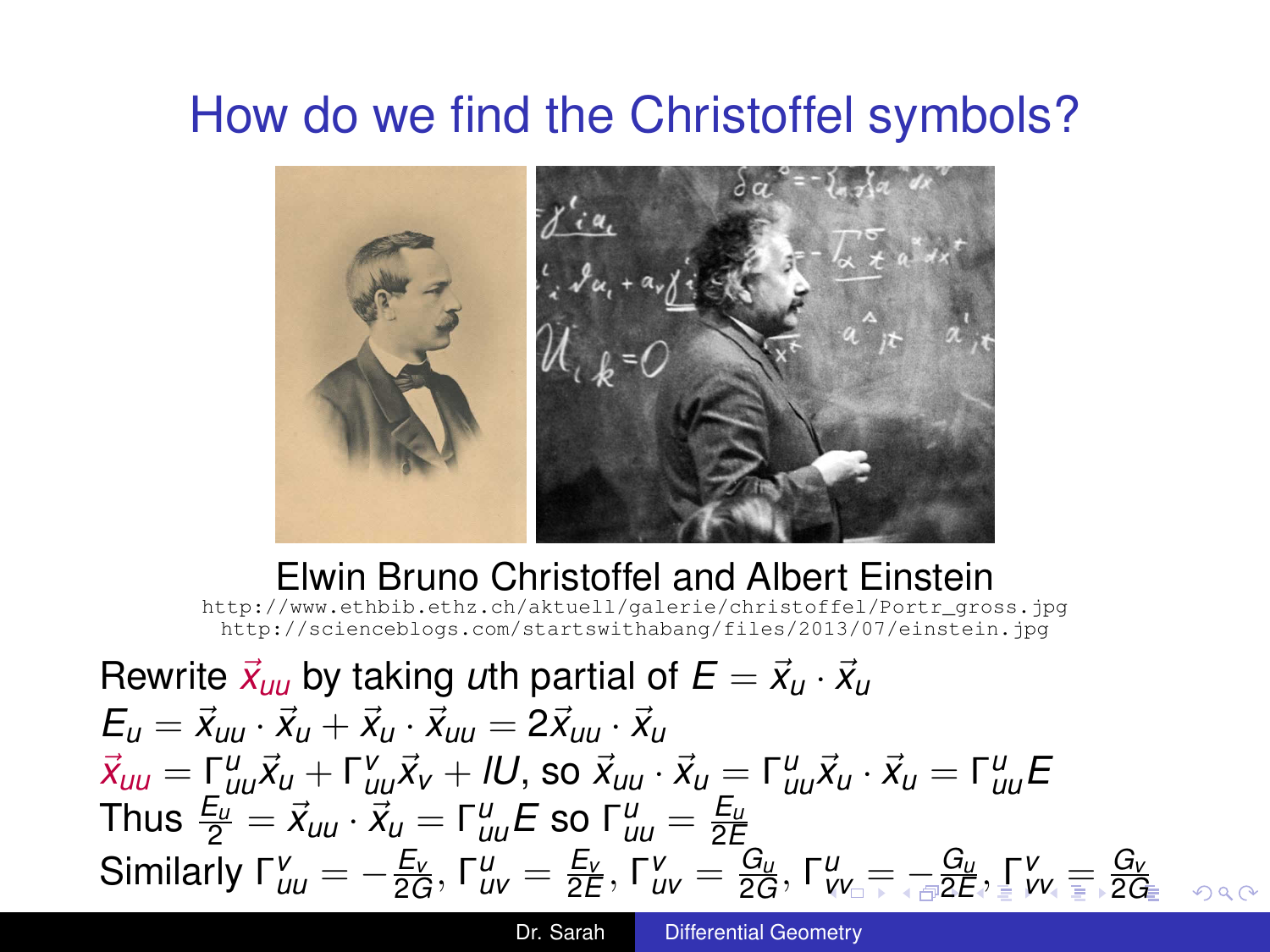### <span id="page-8-0"></span>Minkowski Christoffel symbols?

$$
g_{ij} = \begin{bmatrix} 1 & 0 & 0 & 0 \\ 0 & -1 & 0 & 0 \\ 0 & 0 & -1 & 0 \\ 0 & 0 & 0 & -1 \end{bmatrix}
$$

$$
ds2 = gabdxadxb \quad ds2 = dt2 - dx2 - dy2 - dz2
$$

where *t* is time and *x*, *y*, *z* are rectangular coordinates in space. What is *gij*?

重し  $2990$ 

イロト イ押 トイヨ トイヨト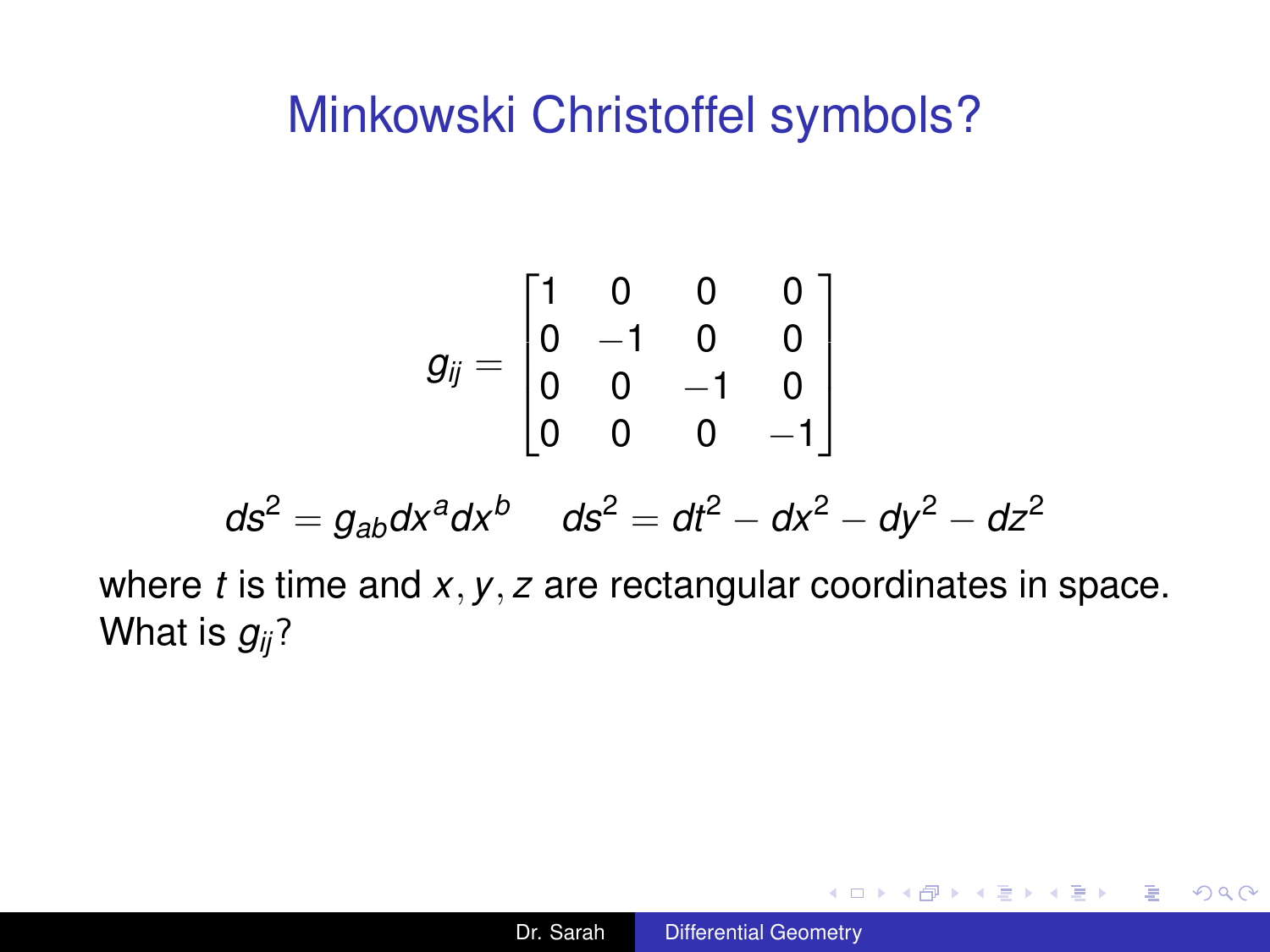# <span id="page-9-0"></span>Minkowski Christoffel symbols?

$$
g_{ij} = \begin{bmatrix} 1 & 0 & 0 & 0 \\ 0 & -1 & 0 & 0 \\ 0 & 0 & -1 & 0 \\ 0 & 0 & 0 & -1 \end{bmatrix}
$$

$$
ds^2 = g_{ab}dx^a dx^b \quad ds^2 = dt^2 - dx^2 - dy^2 - dz^2
$$

where *t* is time and *x*, *y*, *z* are rectangular coordinates in space. What is *gij*? Christoffel symbols

$$
\Gamma_{bc}^a = \frac{1}{2}g^{ad}(\partial_b g_{dc} + \partial_c g_{db} - \partial_d g_{bc}).
$$

 $\mathbf{geodesics}\colon \ddot{x}^a + \mathsf{\Gamma}^a_{bc}\dot{x}^b\dot{x}^c = \mathsf{0}$ 

4 ロ ) (何 ) (日 ) (日 )

÷.

 $2Q$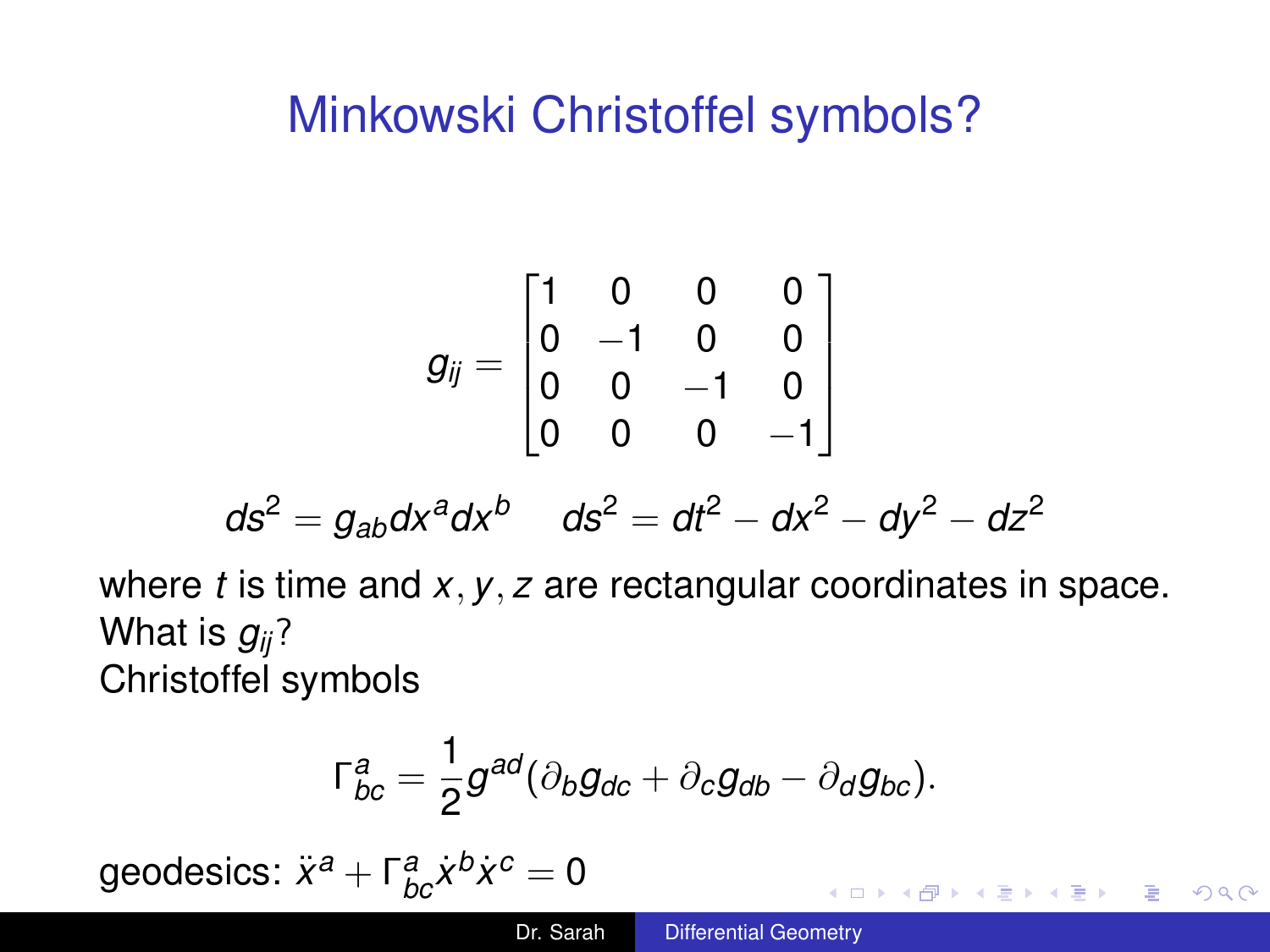### *Space-Time Time*

### Special relativity with Ralph Alpher, one of the creators of the big bang.

PHYSICAL REVIEW

VOLUME 73. NUMBER 7

APRIL 1 1948

### Letters to the Editor

**D** UBLICATION of brief reports of important discoveries in physics may be secured by addressing them to this department. The closing date for this department is five meets prior to the date of issue. No proof will be sent to the authors. The Board of Editors does not hold itself responsible for the opinions expressed by the correspondents. Communications should not exceed 600 words in length.

#### The Origin of Chemical Elements

R. A. ALPHER\* Applied Physics Laboratory, The Johns Hopkins University,<br>Silver Spring, Maryland AND H. RETHE Cornell University, Ithaca, New York **AND** G. GAMOW The George Washington University, Washington, D. C. February 18, 1948

A S pointed out by one of us,<sup>1</sup> various nuclear species must have originated not as the result of an equilibrium corresponding to a certain temperature and density, but rather as a consequence of a continuous building-up process arrested by a rapid expansion and cooling of the neimoedial mattor. According to this picture, and

We may remark at first that the building-up process was apparently completed when the temperature of the neutron gas was still rather high, since otherwise the observed abundances would have been strongly affected by the resonances in the region of the slow neutrons. According to Hughes.<sup>2</sup> the neutron capture cross sections of various elements (for neutron energies of about 1 Mey) increase exponentially with atomic number halfway up the periodic system, remaining approximately constant for beavier elements.

Using these cross sections, one finds by integrating Eqs.  $(1)$  as shown in Fig. 1 that the relative abundances of various nuclear species decrease rapidly for the lighter elements and remain approximately constant for the elements heavier than silver. In order to fit the calculated curve with the observed abundances<sup>3</sup> it is necessary to assume the integral of  $\rho_n dt$  during the building-up period is equal to  $5 \times 10^4$  g sec./cm<sup>3</sup>.

On the other hand, according to the relativistic theory of the expanding universe<sup>4</sup> the density dependence on time is given by  $\rho \leq 10^6/\ell^2$ . Since the integral of this expression diverges at  $t = 0$ , it is necessary to assume that the buildingup process began at a certain time  $t_0$ , satisfying the relation:

$$
\int_{t_0}^{\infty} (10^4/t^2)dt \le 5 \times 10^4,\tag{2}
$$

 $QQ$ 

which gives us  $t_0 \le 20$  sec. and  $\rho_0 \le 2.5 \times 10^5$  g sec./cm<sup>3</sup>. This result may have two meanings: (a) for the higher densities existing prior to that time the temperature of the neutron

### **• Riemannian Geometry of Orbifolds P[hD](#page-9-0)**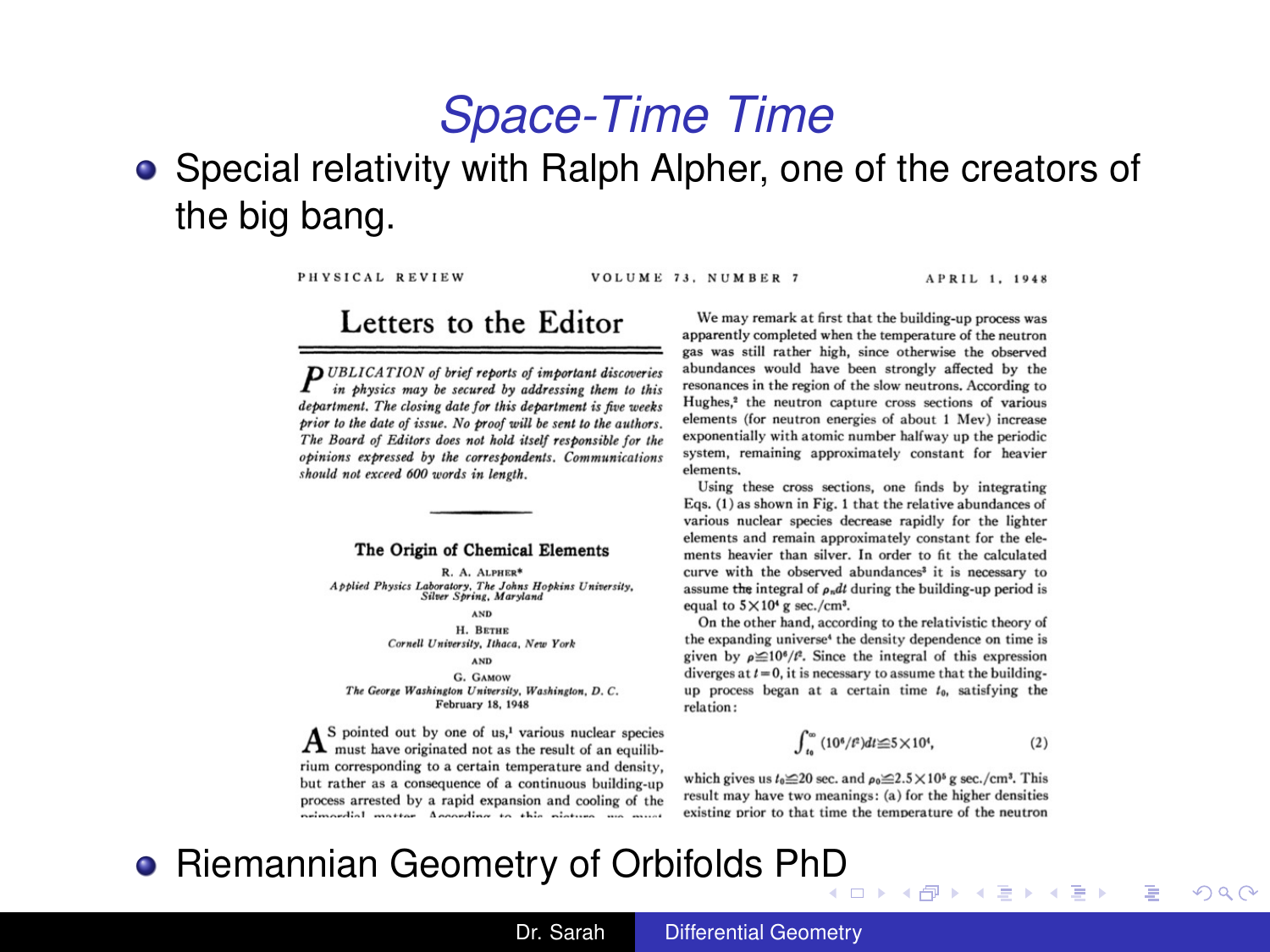

<www.thecrazyhistoryofhistory.com/2012/09/the-theory-of-relativity-for-dummies.html>

### Why should followers of special relativity not be taken seriously?

**K ロ ⊁ K 伊 ⊁ K ヨ ⊁** 

 $2Q$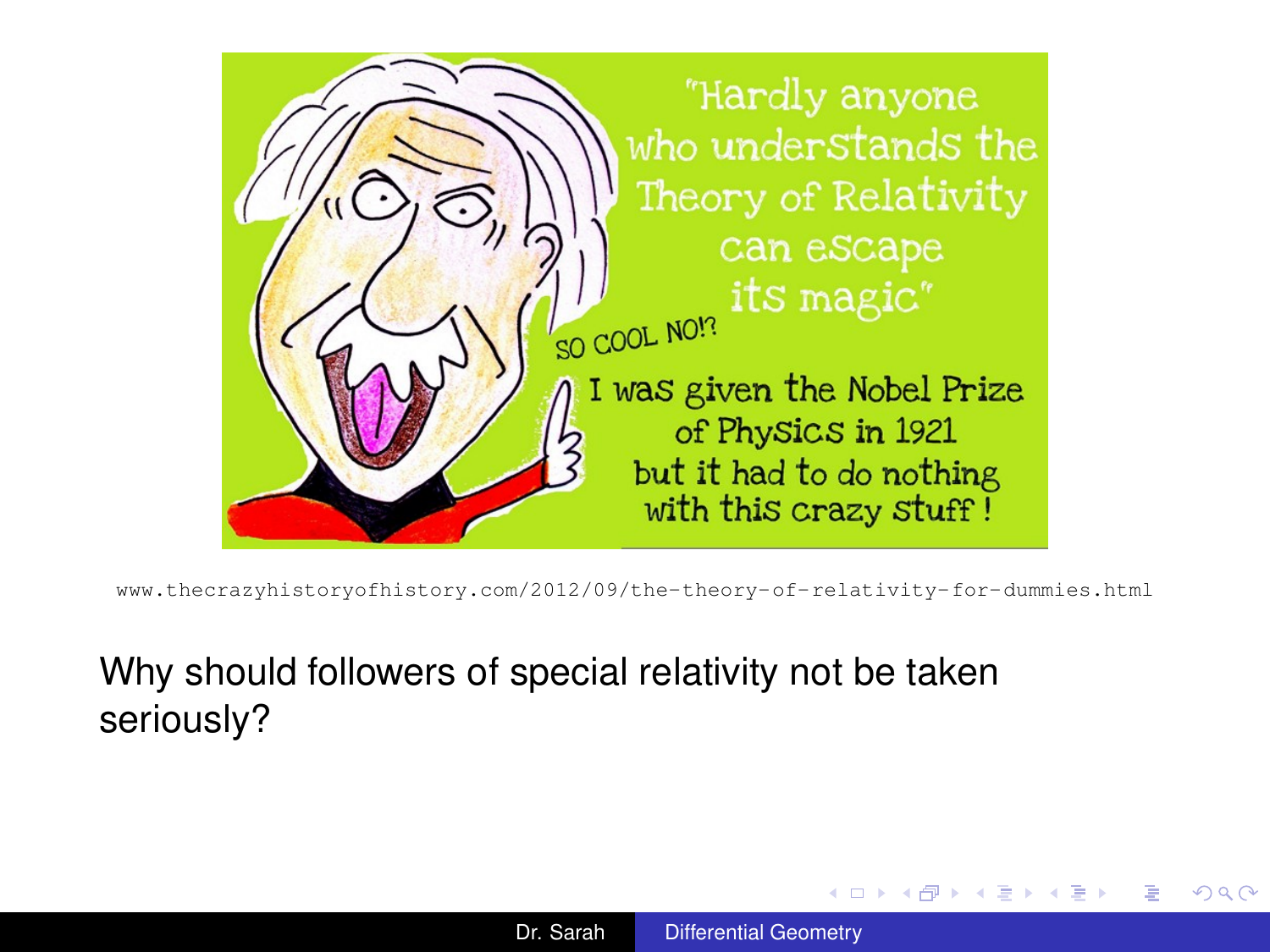

<www.thecrazyhistoryofhistory.com/2012/09/the-theory-of-relativity-for-dummies.html>

### Why should followers of special relativity not be taken seriously?

They fail to see the gravity of the situation!

4 D.K.

 $2Q$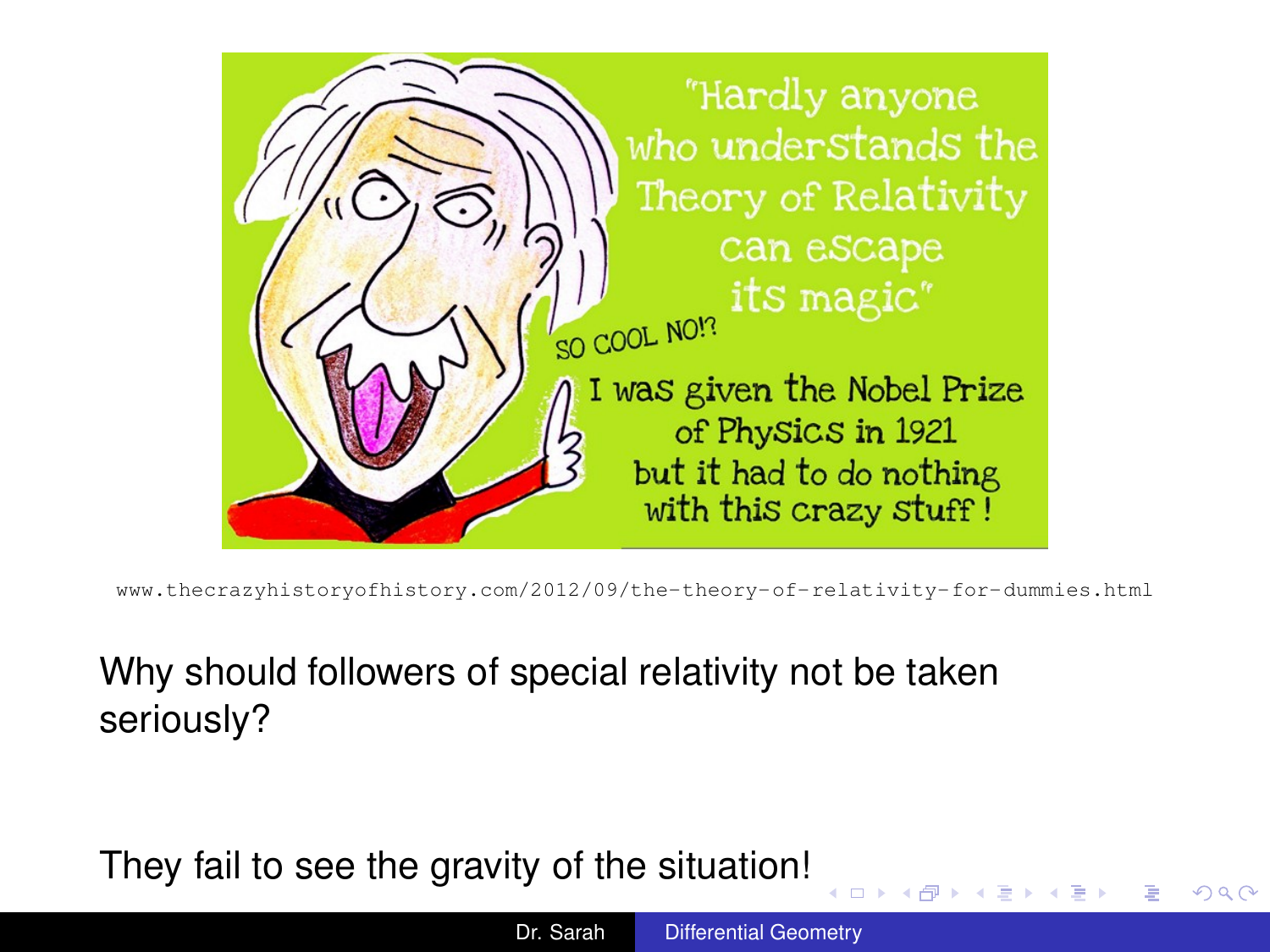geodesics

$$
\ddot{x}^a + \Gamma^a_{bc} \dot{x}^b \dot{x}^c = 0
$$

Lagrangian

$$
I=g_{ab}\dot{x}^a\dot{x}^b.
$$

geodesic will satisfy the Euler-Lagrange equations

$$
\frac{d}{ds}(\frac{\partial I}{\partial \dot{x}^a})-\frac{\partial I}{\partial x^a}=0
$$
 for all a.

Once we calculate an equation for each *a*, we can compare to the geodesic equation in order to read off the Γ *a bc* Christoffel symbols, because both the Euler-Lagrange equation and the geodesic equation will be expressed in terms of  $\ddot{x}^a$ .

 $\langle \oplus \rangle$  >  $\langle \oplus \rangle$  >  $\langle \oplus \rangle$ 

÷.  $QQ$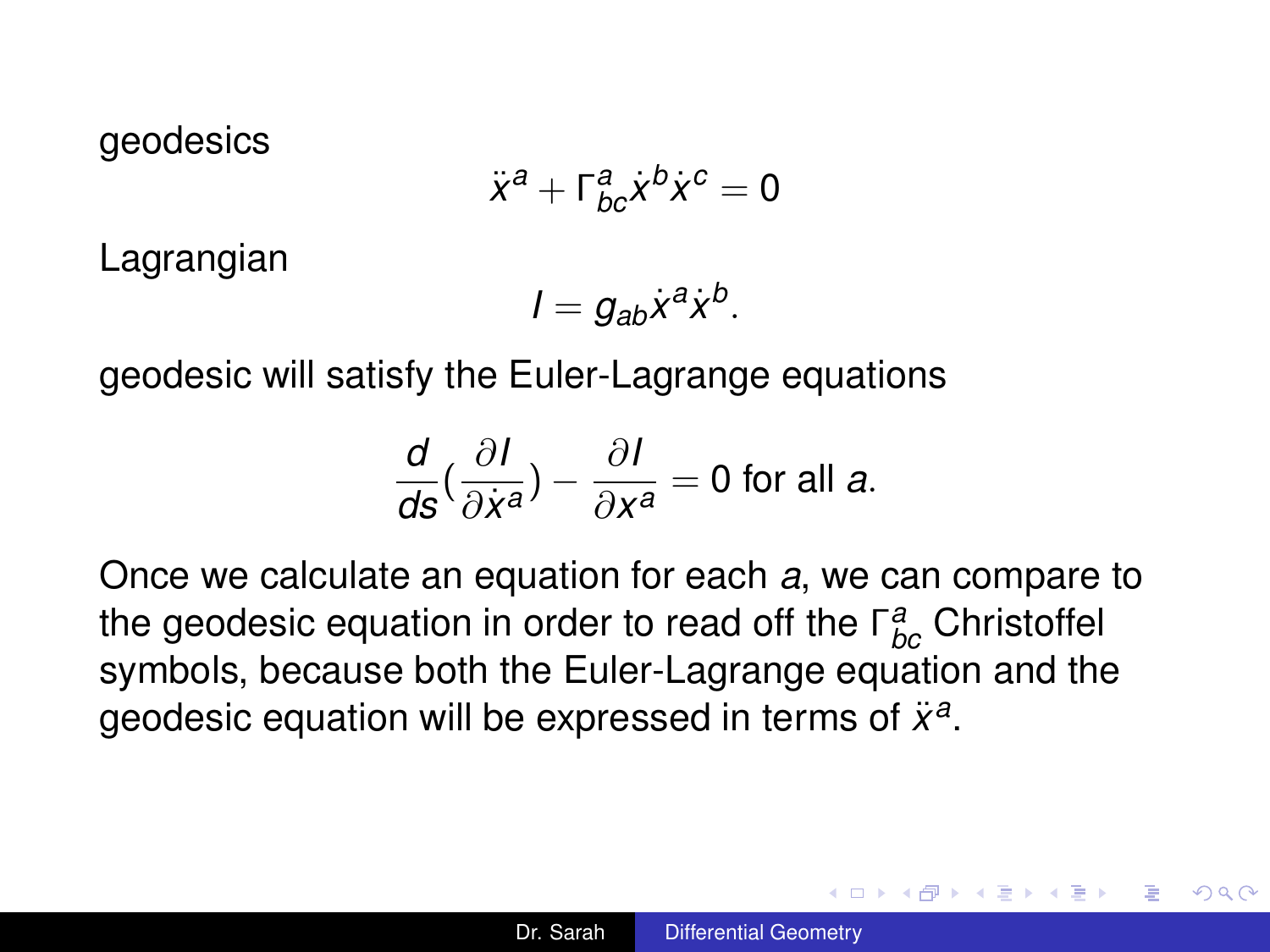$d$ s $^2 = r^2 d\phi^2 + r^2 sin^2(\phi) d\theta^2$ a) What is  $x^1$  for  $a = 1$ ?

メロトメ 御 トメ 差 トメ 差 トー

高山  $2990$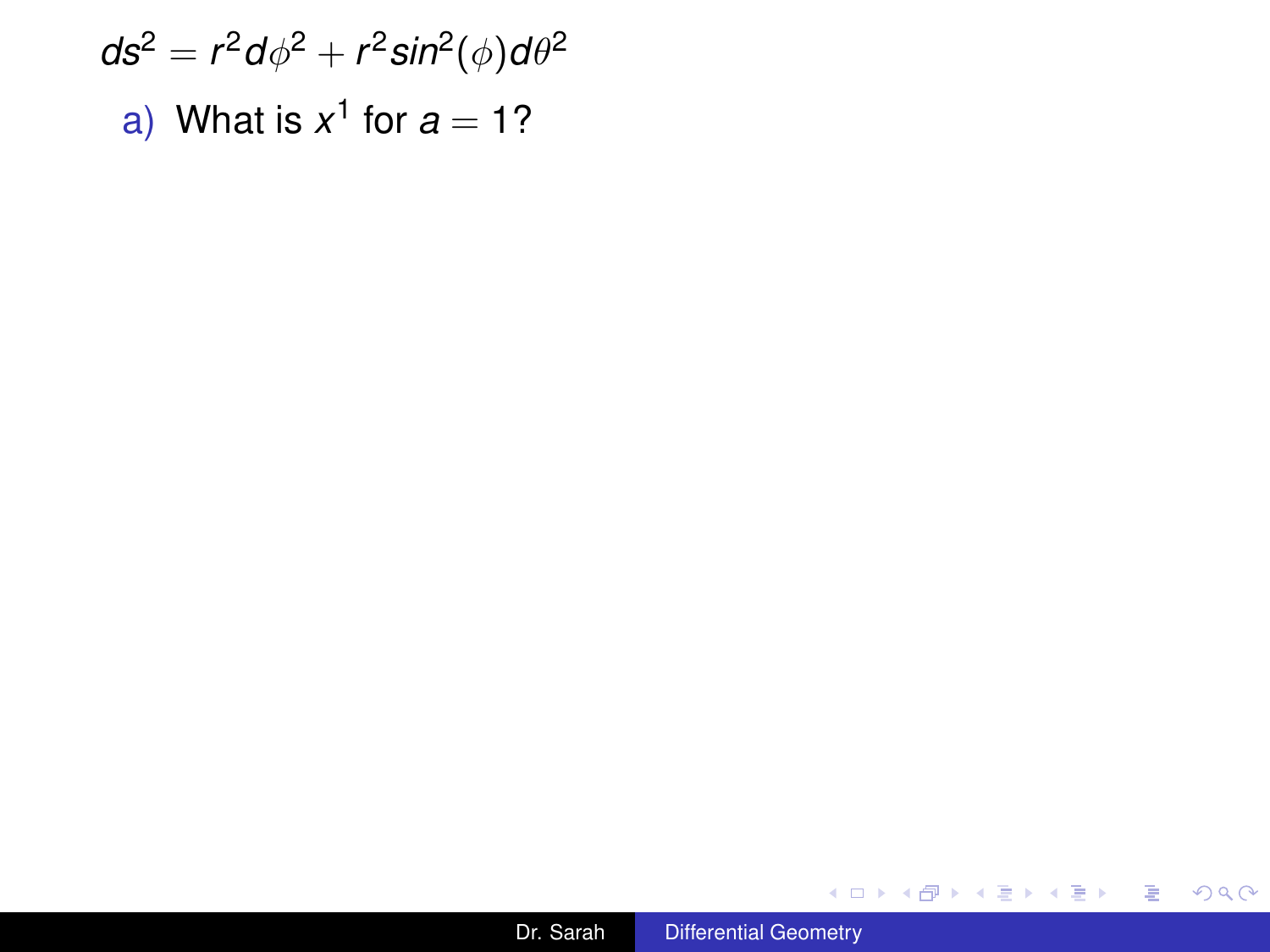$d$ s $^2 = r^2 d\phi^2 + r^2 sin^2(\phi) d\theta^2$ a) What is  $x^1$  for  $a = 1$ ? What is  $x^2$ ?

メロトメ 御 トメ 差 トメ 差 トー

高山  $2990$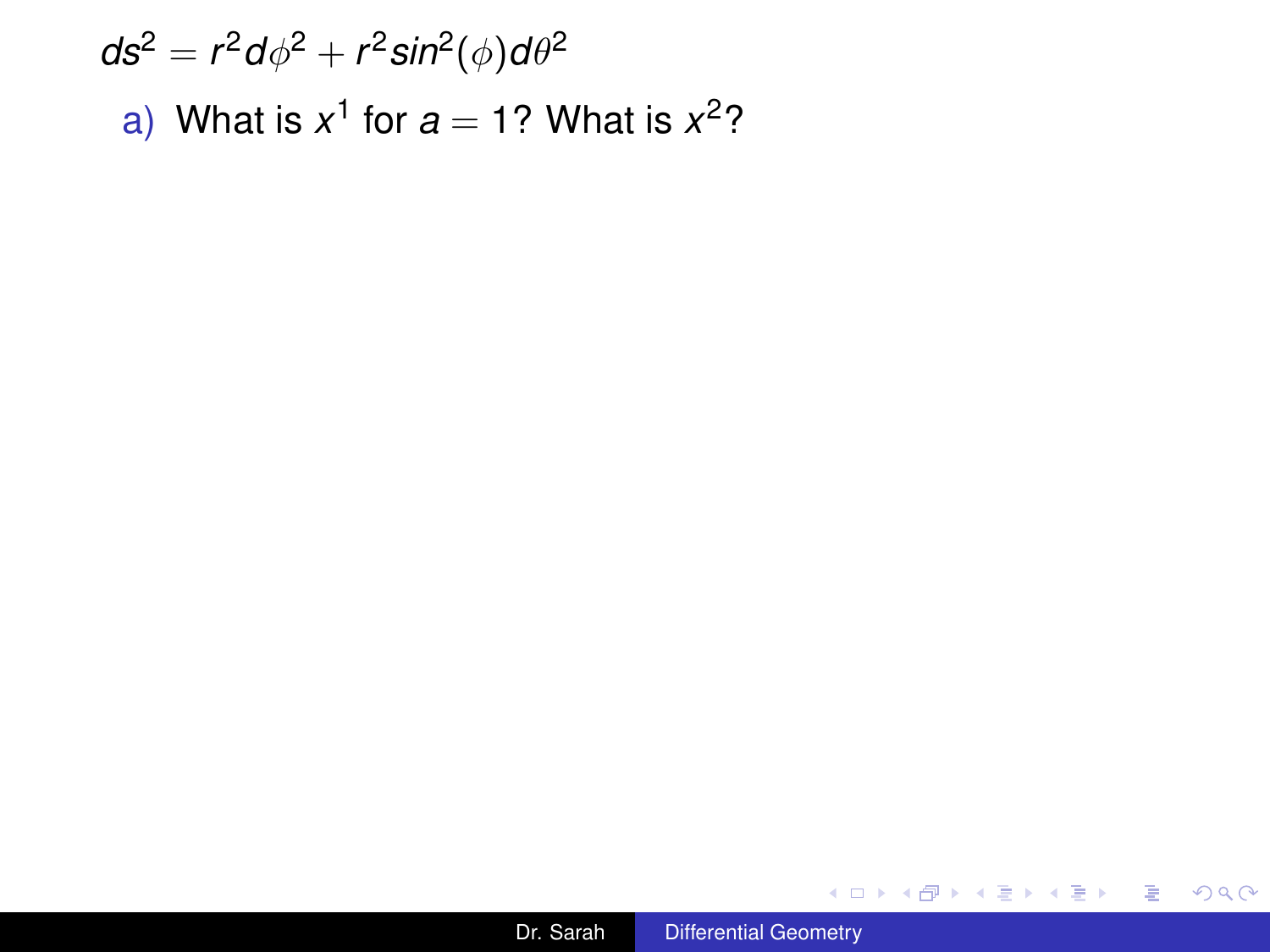$d$ s $^2 = r^2 d\phi^2 + r^2 sin^2(\phi) d\theta^2$ a) What is  $x^1$  for  $a = 1$ ? What is  $x^2$ ? What is the matrix  $g_{ab}$ ?

 $\left\{ \left( \left| \mathbf{P} \right| \right) \in \mathbb{R} \right\} \times \left\{ \left| \mathbf{P} \right| \right\}$ 

4 0 8

重し  $2990$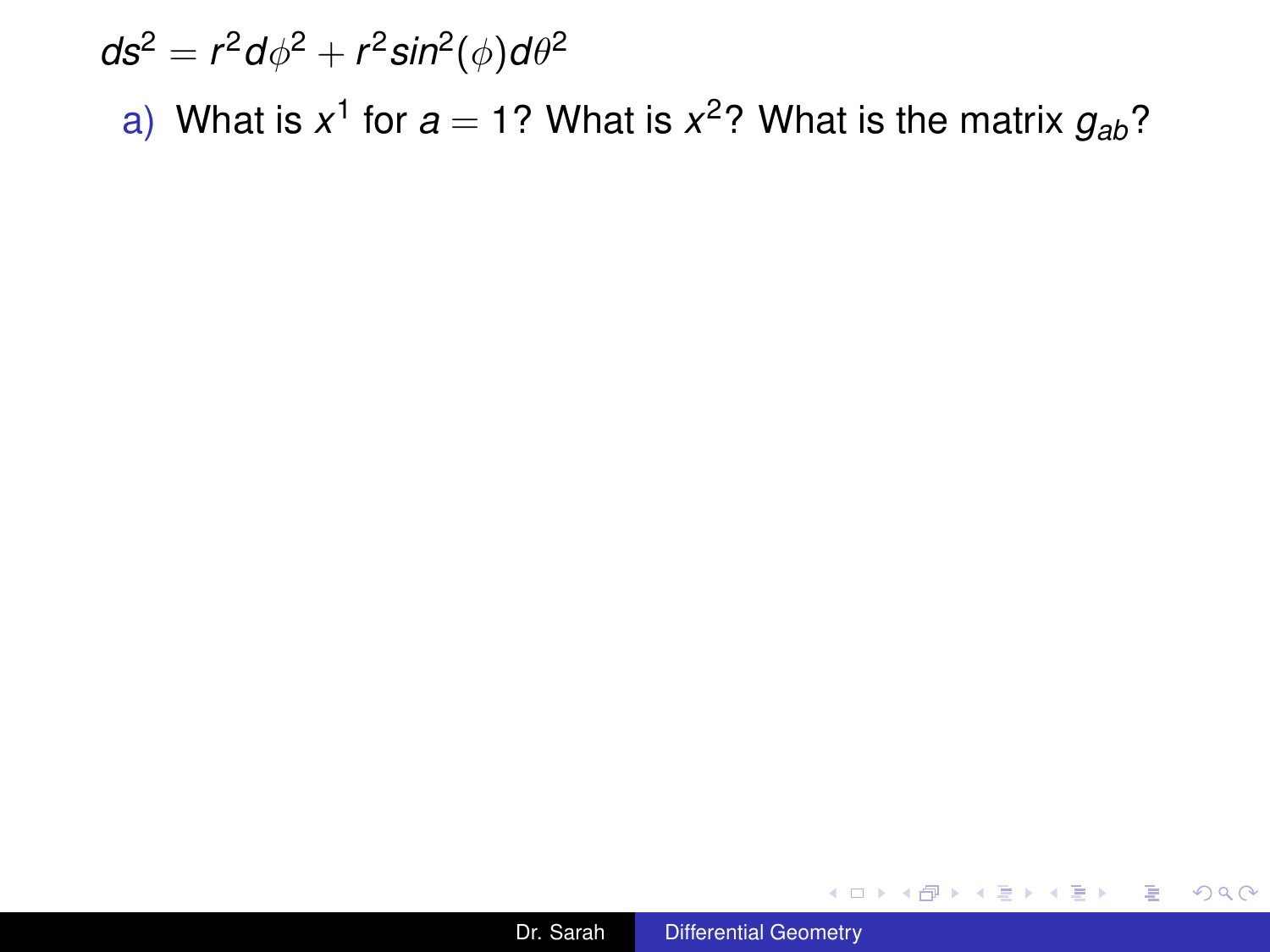# $d$ s $^2 = r^2 d\phi^2 + r^2 sin^2(\phi) d\theta^2$ a) What is  $x^1$  for  $a = 1$ ? What is  $x^2$ ? What is the matrix  $g_{ab}$ ?

b) Write  $I = g_{ab}\dot{x}^a\dot{x}^b =$ 

K 何 ▶ K ヨ ▶ K ヨ ▶ ...

4 0 8

 $\equiv$   $\Omega Q$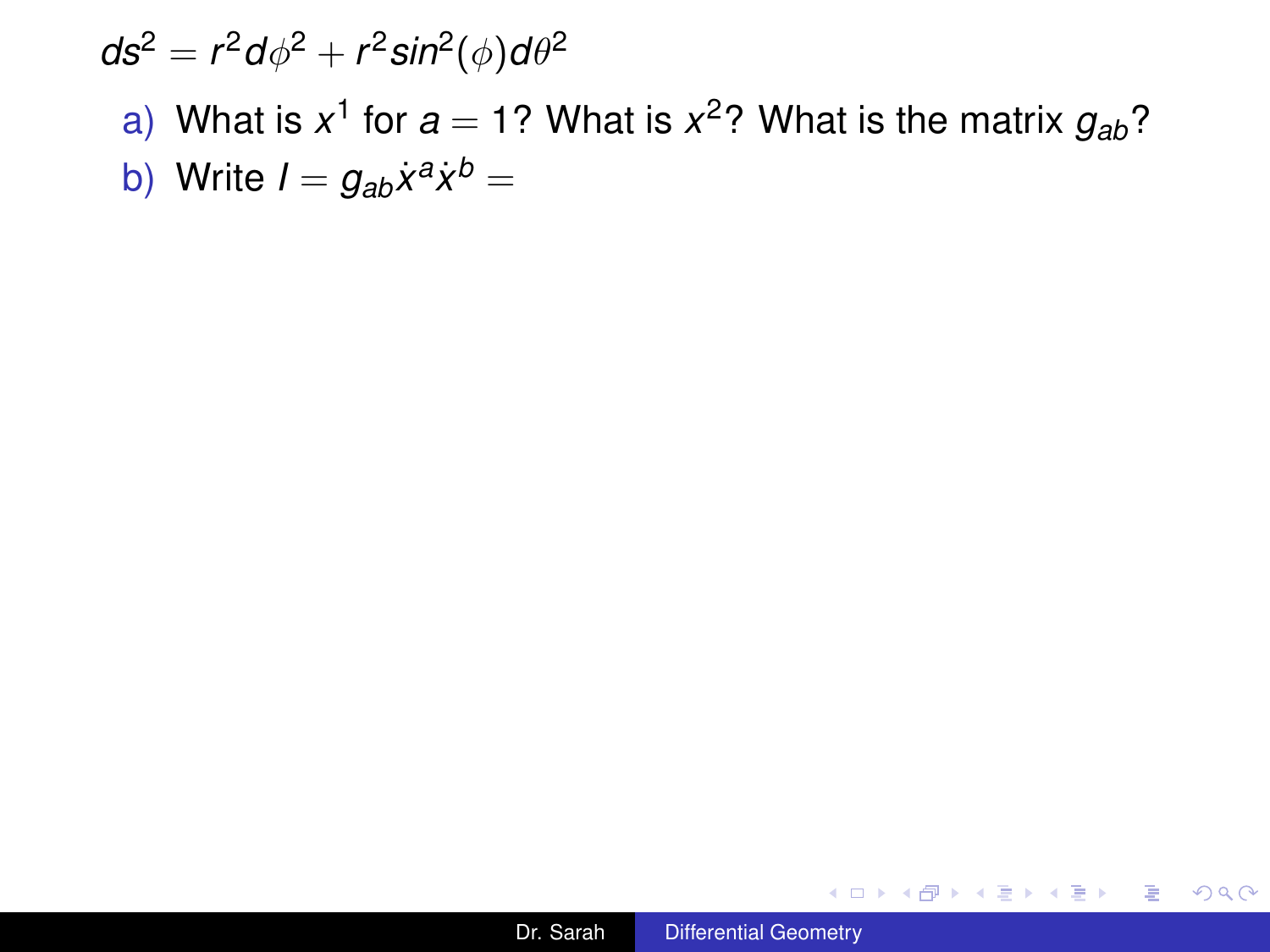### $d$ s $^2 = r^2 d\phi^2 + r^2 sin^2(\phi) d\theta^2$

- a) What is  $x^1$  for  $a = 1$ ? What is  $x^2$ ? What is the matrix  $g_{ab}$ ?
- b) Write  $I = g_{ab}\dot{x}^a\dot{x}^b = r^2\dot{\phi}^2 + r^2\sin^2(\phi)\dot{\theta}^2$
- c) Let  $a = 1$  in the Euler-Lagrange Equation *d ds* ( ∂*I*  $\frac{\partial I}{\partial \dot{x}^{\mathbf{a}}}\big) - \frac{\partial I}{\partial x}$ ∂*x a* = 0 for all *a*. To get used to Einstein summation notation, write out the Euler-Lagrange equation

with the  $a = 1$  angle:

イロン イ何ン イヨン イヨン・ヨー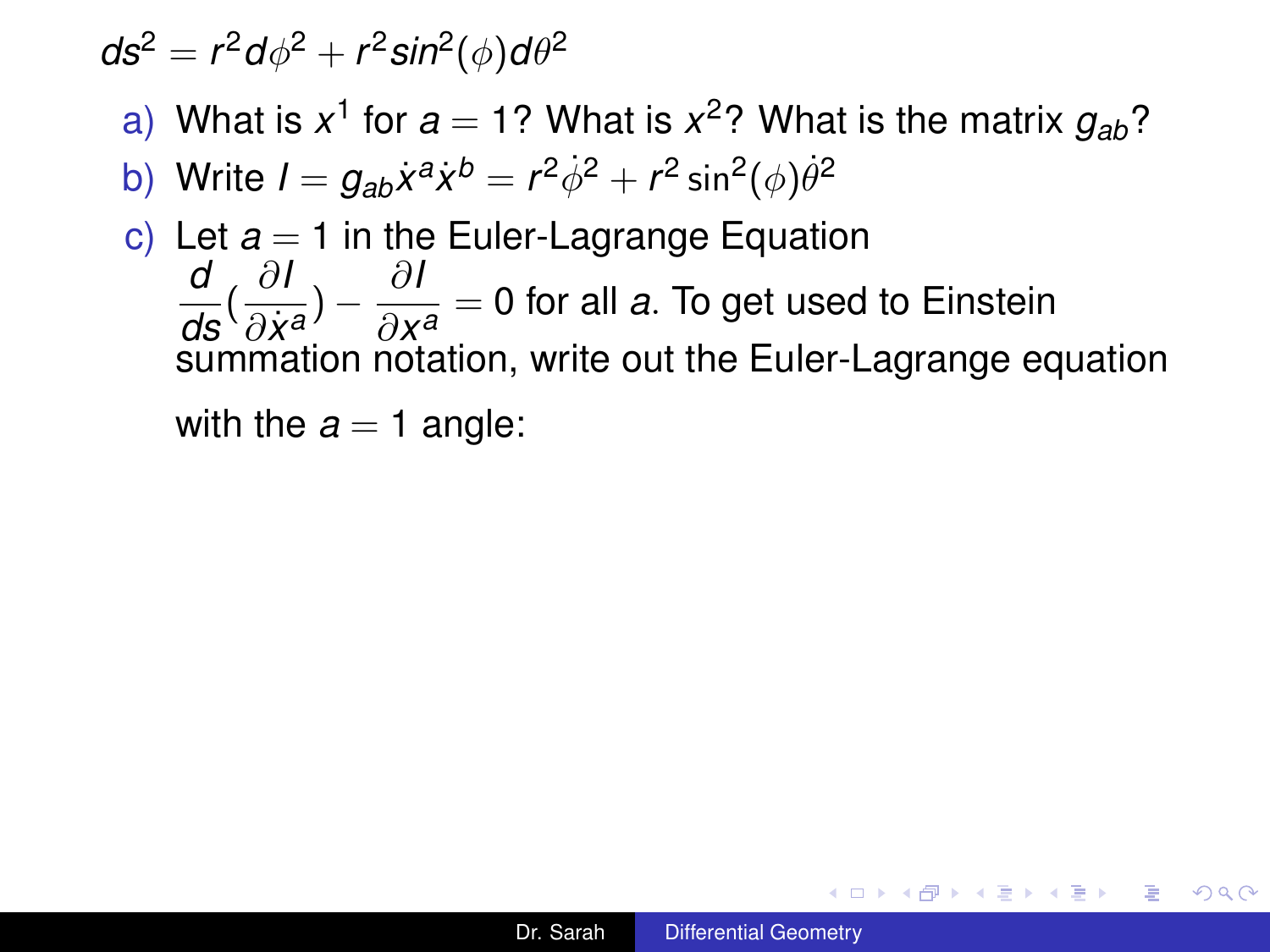$$
ds^2 = r^2 d\phi^2 + r^2 sin^2(\phi) d\theta^2
$$

- a) What is  $x^1$  for  $a = 1$ ? What is  $x^2$ ? What is the matrix  $g_{ab}$ ?
- b) Write  $I = g_{ab}\dot{x}^a\dot{x}^b = r^2\dot{\phi}^2 + r^2\sin^2(\phi)\dot{\theta}^2$
- c) Let  $a = 1$  in the Euler-Lagrange Equation *d ds* ( ∂*I*  $\frac{\partial I}{\partial \dot{x}^{\mathbf{a}}}\big) - \frac{\partial I}{\partial x}$ ∂*x*  $\frac{1}{a} = 0$  for all *a*. To get used to Einstein summation notation, write out the Euler-Lagrange equation with the  $a = 1$  angle:  $0 = \frac{d}{ds}(\frac{\partial l}{\partial \dot{q}})$  $\frac{\partial I}{\partial \dot{\phi}})-\frac{\partial I}{\partial \phi}$  $\partial \phi$
- d) Next take the relevant partials and derivatives and simplify.

イ御 トメ ヨ トメ ヨ トッ ヨー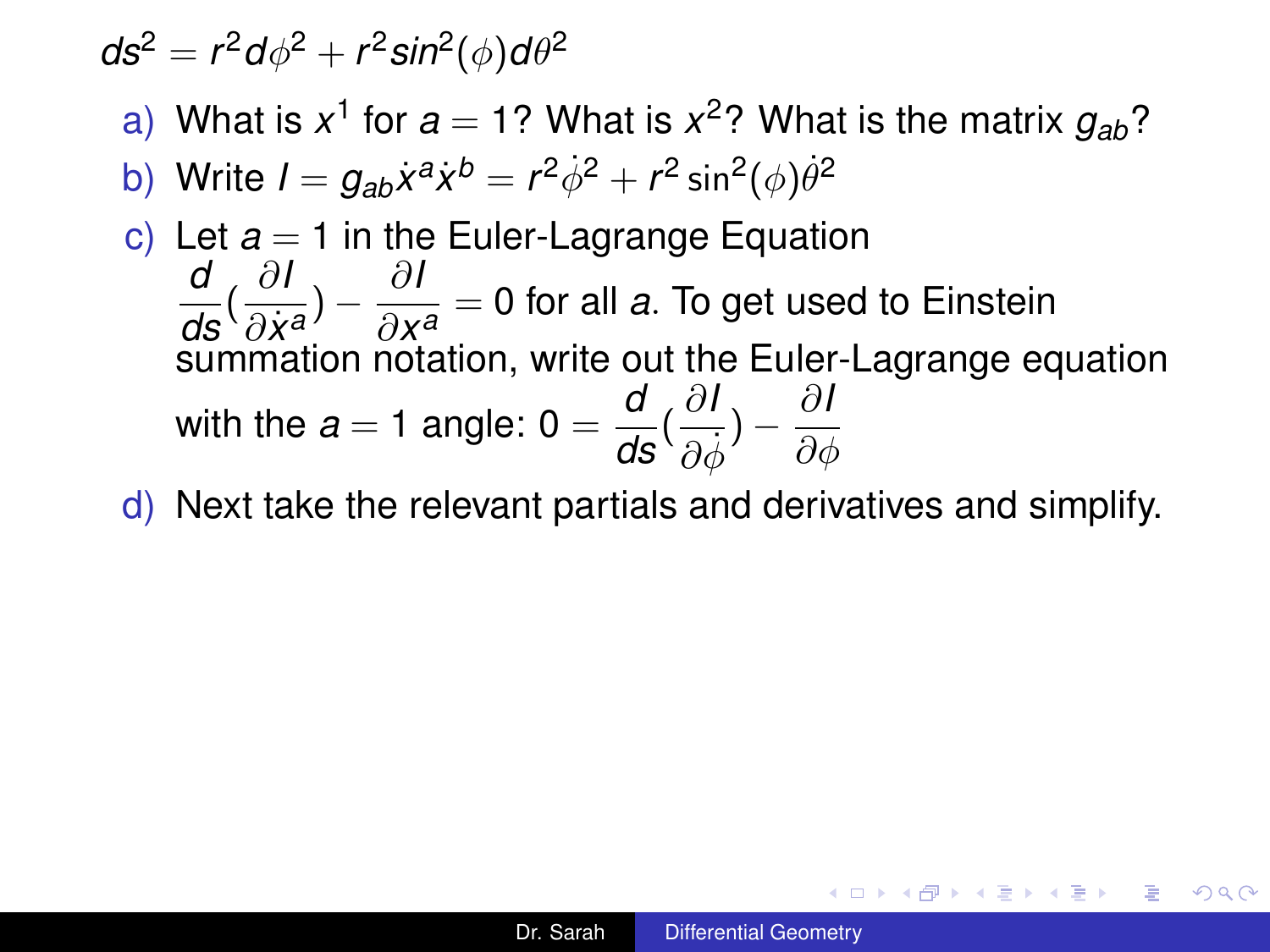### $d$ s $^2 = r^2 d\phi^2 + r^2 sin^2(\phi) d\theta^2$

- a) What is  $x^1$  for  $a = 1$ ? What is  $x^2$ ? What is the matrix  $g_{ab}$ ?
- b) Write  $I = g_{ab}\dot{x}^a\dot{x}^b = r^2\dot{\phi}^2 + r^2\sin^2(\phi)\dot{\theta}^2$
- c) Let  $a = 1$  in the Euler-Lagrange Equation *d ds* ( ∂*I*  $\frac{\partial I}{\partial \dot{x}^{\mathbf{a}}}\big) - \frac{\partial I}{\partial x}$ ∂*x a* = 0 for all *a*. To get used to Einstein summation notation, write out the Euler-Lagrange equation with the  $a = 1$  angle:  $0 = \frac{d}{ds}(\frac{\partial l}{\partial \dot{q}})$  $\frac{\partial I}{\partial \dot{\phi}})-\frac{\partial I}{\partial \phi}$  $\partial \phi$
- d) Next take the relevant partials and derivatives and simplify.  $\pmb{0} = \ddot{\phi} - \sin \phi \cos \phi \dot{\theta}^{\mathbf{2}}$
- e) Then write the expansion of the geodesic equation  $\ddot{x}^a + \Gamma^a_{bc} \dot{x}^b \dot{x}^c = 0$  using  $a = 1$ .

イロト イ押 トイヨ トイヨ トーヨー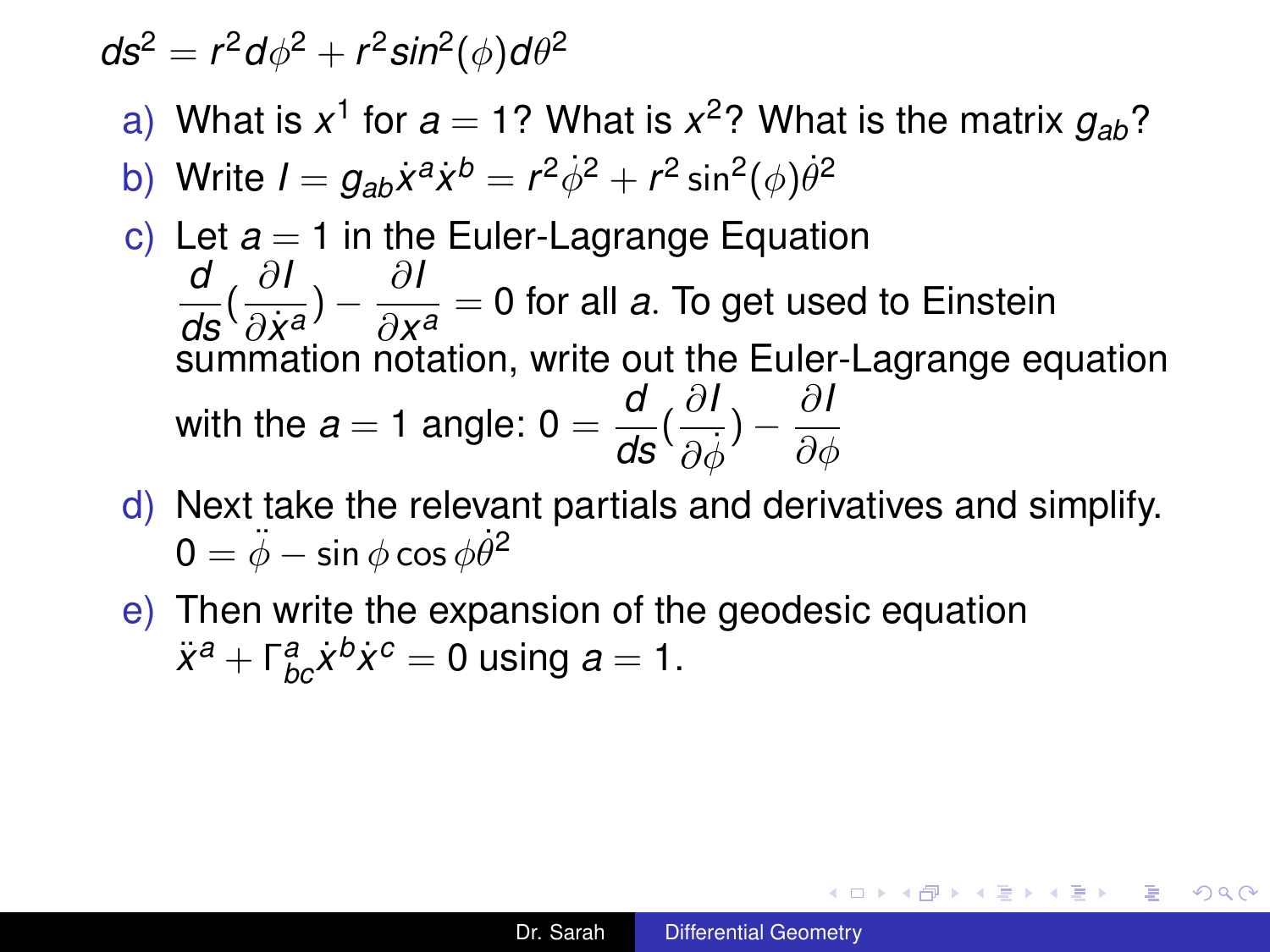$$
ds^2 = r^2 d\phi^2 + r^2 sin^2(\phi) d\theta^2
$$

- a) What is  $x^1$  for  $a = 1$ ? What is  $x^2$ ? What is the matrix  $g_{ab}$ ?
- b) Write  $I = g_{ab}\dot{x}^a\dot{x}^b = r^2\dot{\phi}^2 + r^2\sin^2(\phi)\dot{\theta}^2$
- c) Let  $a = 1$  in the Euler-Lagrange Equation *d ds* ( ∂*I*  $\frac{\partial I}{\partial \dot{x}^{\mathbf{a}}}\big) - \frac{\partial I}{\partial x}$ ∂*x a* = 0 for all *a*. To get used to Einstein summation notation, write out the Euler-Lagrange equation with the  $a = 1$  angle:  $0 = \frac{d}{ds}(\frac{\partial l}{\partial \dot{q}})$  $\frac{\partial I}{\partial \dot{\phi}})-\frac{\partial I}{\partial \phi}$  $\partial \phi$
- d) Next take the relevant partials and derivatives and simplify.  $\pmb{0} = \ddot{\phi} - \sin \phi \cos \phi \dot{\theta}^{\mathbf{2}}$
- e) Then write the expansion of the geodesic equation  $\ddot{x}^a + \int_{bc}^a \dot{x}^b \dot{x}^c = 0$  using  $a = 1$ .  $0 = \ddot{\phi} + \Gamma_{11}^1 \dot{\phi}^2 + \Gamma_{12}^1 \dot{\phi} \dot{\theta} + \Gamma_{21}^1 \dot{\theta} \dot{\phi} + \Gamma_{22}^1 \dot{\theta}^2$
- f) Compare to find the four Γ 1 *ab* Christoffel symbols?

K ロ ▶ K @ ▶ K 할 ▶ K 할 ▶ ① 할 → ① Q ①